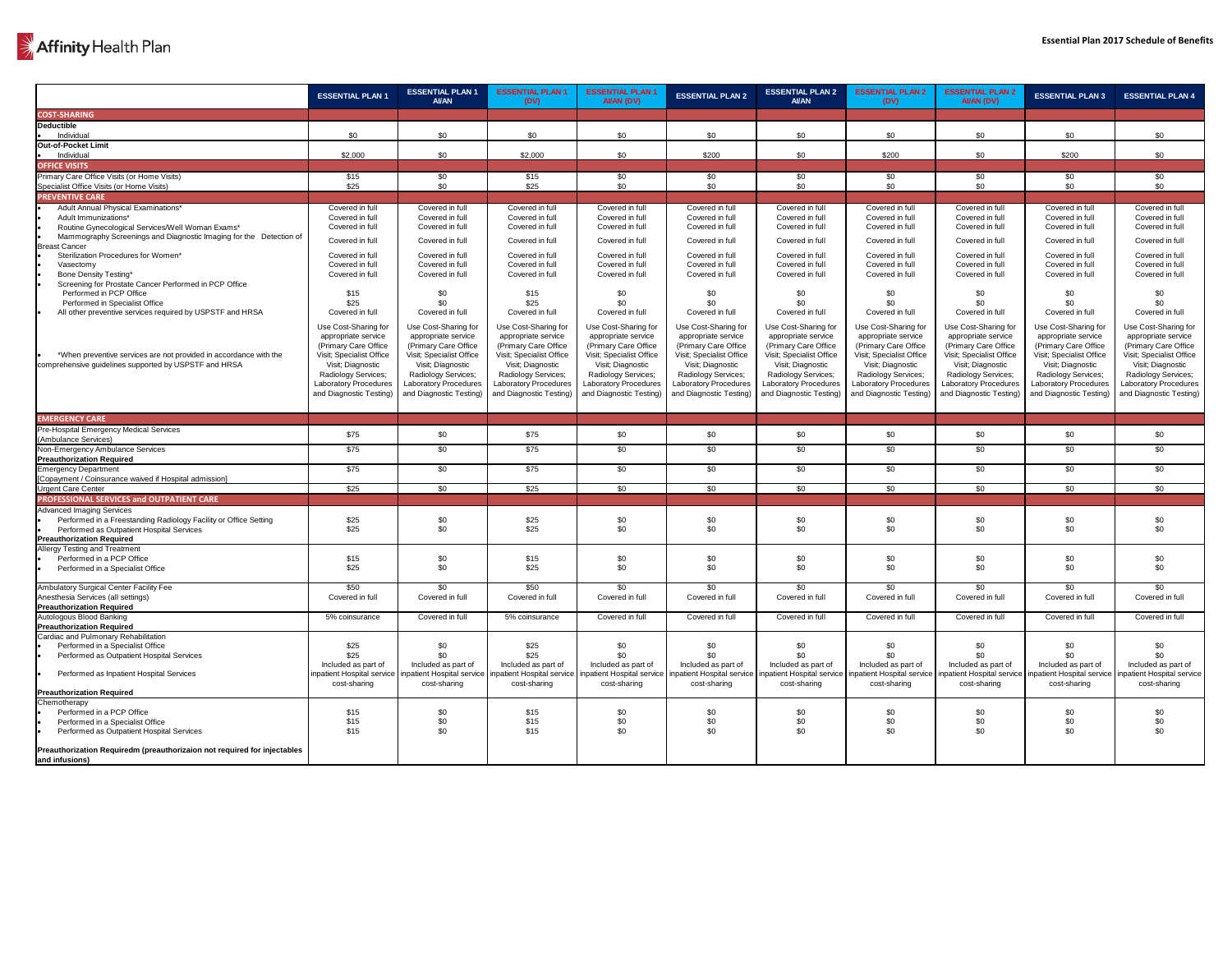## Affinity Health Plan

|                                                                       | <b>ESSENTIAL PLAN 1</b>                     | <b>ESSENTIAL PLAN 1</b><br><b>AI/AN</b>     | <b>ESSENTIAL PLAN 1</b><br>(DV)             | <b>ESSENTIAL PLAN 1</b><br>AI/AN (DV)       | <b>ESSENTIAL PLAN 2</b>                     | <b>ESSENTIAL PLAN 2</b><br><b>AI/AN</b>                                                                                                                                                                                        | <b>ESSENTIAL PLAN 2</b><br>(DV)             | <b>ESSENTIAL PLAN 2</b><br>AI/AN (DV)       | <b>ESSENTIAL PLAN 3</b>                     | <b>ESSENTIAL PLAN 4</b>                             |
|-----------------------------------------------------------------------|---------------------------------------------|---------------------------------------------|---------------------------------------------|---------------------------------------------|---------------------------------------------|--------------------------------------------------------------------------------------------------------------------------------------------------------------------------------------------------------------------------------|---------------------------------------------|---------------------------------------------|---------------------------------------------|-----------------------------------------------------|
| <b>Chiropractic Services</b><br><b>Preauthorization Required</b>      | \$25                                        | \$0                                         | \$25                                        | \$0                                         | \$0                                         | \$0                                                                                                                                                                                                                            | \$0                                         | \$0                                         | \$0                                         | \$0                                                 |
| <b>Clinical Trials</b>                                                | Use Cost-Sharing for<br>appropriate service | Use Cost-Sharing for<br>appropriate service | Use Cost-Sharing for<br>appropriate service | Use Cost-Sharing for<br>appropriate service | Use Cost-Sharing for<br>appropriate service | Use Cost-Sharing for<br>appropriate service                                                                                                                                                                                    | Use Cost-Sharing for<br>appropriate service | Use Cost-Sharing for<br>appropriate service | Use Cost-Sharing for<br>appropriate service | Use Cost-Sharing for<br>appropriate service         |
| <b>Preauthorization Required</b>                                      |                                             |                                             |                                             |                                             |                                             |                                                                                                                                                                                                                                |                                             |                                             |                                             |                                                     |
| <b>Diagnostic Testing</b>                                             |                                             |                                             |                                             |                                             |                                             |                                                                                                                                                                                                                                |                                             |                                             |                                             |                                                     |
| Performed in a PCP Office                                             | \$15                                        | \$0                                         | \$15                                        | \$0                                         | \$0                                         | \$0                                                                                                                                                                                                                            | \$0                                         | \$0                                         | \$0                                         | \$0                                                 |
| Performed in a Specialist Office                                      | \$25                                        | \$0                                         | \$25                                        | \$0                                         | \$0                                         |                                                                                                                                                                                                                                | \$0                                         | \$0                                         | \$0                                         | \$0                                                 |
| Performed as Outpatient Hospital Services                             | \$25                                        | \$0                                         | \$25                                        | \$0                                         | \$0                                         | \$0                                                                                                                                                                                                                            | \$0                                         | \$0                                         | \$0                                         | \$0                                                 |
| <b>Dialysis</b>                                                       |                                             |                                             |                                             |                                             |                                             |                                                                                                                                                                                                                                |                                             |                                             |                                             |                                                     |
| Performed in a PCP Office                                             | \$15                                        | \$0                                         | \$15                                        | \$0                                         | \$0                                         | \$0                                                                                                                                                                                                                            | \$0                                         | \$0                                         | \$0                                         | \$0                                                 |
| Performed in a Freestanding Center or Specialist Office Setting       | \$15                                        | \$0                                         | \$15                                        | \$0                                         | \$0                                         | \$0                                                                                                                                                                                                                            | \$0                                         | \$0                                         | \$0                                         | \$0                                                 |
| Performed as Outpatient Hospital Services                             | \$15                                        | \$0                                         | \$15                                        | \$0                                         | \$0                                         | \$0                                                                                                                                                                                                                            | \$0                                         | \$0                                         | \$0                                         | \$0                                                 |
| Preauthorization required with first encounter and after 12 visits    |                                             |                                             |                                             |                                             |                                             |                                                                                                                                                                                                                                |                                             |                                             |                                             |                                                     |
| <b>Habilitation Services</b>                                          | \$15                                        | \$0                                         | \$15                                        | \$0                                         | \$0                                         | \$0                                                                                                                                                                                                                            | \$0                                         | \$0                                         | \$0                                         | \$0                                                 |
| (Physical Therapy, Occupational Therapy or Speech Therapy)            |                                             |                                             |                                             |                                             |                                             |                                                                                                                                                                                                                                |                                             |                                             |                                             |                                                     |
|                                                                       |                                             |                                             |                                             |                                             |                                             | 60 visits per condition, per  60 visits per condition, per  60 visits per condition, per  60 visits per condition, per  60 visits per condition, per  60 visits per condition, per  60 visits per condition, per  60 visits pe |                                             |                                             | 20 visits per therapy per                   | 20 visits per therapy per                           |
|                                                                       |                                             |                                             |                                             |                                             |                                             | lifetime combined therapies lifetime combined therapies lifetime combined therapies lifetime combined therapies lifetime combined therapies lifetime combined therapies lifetime combined therapies lifetime combined therapie |                                             |                                             | Plan Year                                   | Plan Year                                           |
| Preauthorization required after 6 visits                              |                                             |                                             |                                             |                                             |                                             |                                                                                                                                                                                                                                |                                             |                                             |                                             |                                                     |
| Home Health Care                                                      | \$15                                        | \$0                                         | \$15                                        | \$0                                         | \$0                                         | \$0                                                                                                                                                                                                                            | \$0                                         | \$0                                         | \$0                                         | \$0                                                 |
| 40 visits Per Plan Year                                               |                                             |                                             |                                             |                                             |                                             |                                                                                                                                                                                                                                |                                             |                                             |                                             |                                                     |
| <b>Preauthorization required</b>                                      |                                             |                                             |                                             |                                             |                                             |                                                                                                                                                                                                                                |                                             |                                             |                                             |                                                     |
|                                                                       | Use Cost-Sharing for                        | Use Cost-Sharing for                        | Use Cost-Sharing for                        | Use Cost-Sharing for                        | Use Cost-Sharing for                        | Use Cost-Sharing for                                                                                                                                                                                                           | Use Cost-Sharing for                        | Use Cost-Sharing for                        | Use Cost-Sharing for                        | Use Cost-Sharing for                                |
|                                                                       | appropriate service                         | appropriate service                         | appropriate service                         | appropriate service                         | appropriate service                         | appropriate service                                                                                                                                                                                                            | appropriate service                         | appropriate service                         | appropriate service                         | appropriate service                                 |
| <b>Infertility Services</b>                                           | (Office Visit; Diagnostic                   | (Office Visit; Diagnostic                   | (Office Visit; Diagnostic                   | (Office Visit; Diagnostic                   | (Office Visit; Diagnostic                   | (Office Visit; Diagnostic                                                                                                                                                                                                      | (Office Visit; Diagnostic                   | (Office Visit; Diagnostic                   | (Office Visit; Diagnostic                   | (Office Visit; Diagnostic                           |
|                                                                       | <b>Radiology Services;</b>                  | <b>Radiology Services;</b>                  | <b>Radiology Services;</b>                  | <b>Radiology Services;</b>                  | <b>Radiology Services;</b>                  | <b>Radiology Services;</b>                                                                                                                                                                                                     | <b>Radiology Services;</b>                  | <b>Radiology Services;</b>                  | Radiology Services;                         | Radiology Services;                                 |
|                                                                       | Surgery; Laboratory &                       | Surgery; Laboratory &                       | Surgery; Laboratory &                       | Surgery; Laboratory &                       | Surgery; Laboratory &                       | Surgery; Laboratory &                                                                                                                                                                                                          | Surgery; Laboratory &                       | Surgery; Laboratory &                       | Surgery; Laboratory &                       | Surgery; Laboratory &                               |
| <b>Preauthorization Required</b>                                      |                                             |                                             |                                             |                                             |                                             | Diagnostic Procedures)   Diagnostic Procedures)   Diagnostic Procedures)   Diagnostic Procedures)   Diagnostic Procedures)   Diagnostic Procedures)   Diagnostic Procedures)   Diagnostic Procedures   Diagnostic Procedures   |                                             |                                             |                                             |                                                     |
| Infusion Therapy                                                      |                                             |                                             |                                             |                                             |                                             |                                                                                                                                                                                                                                |                                             |                                             |                                             |                                                     |
| Performed in a PCP Office                                             | \$15                                        | \$0                                         | \$15                                        | \$0                                         | \$0                                         | \$0                                                                                                                                                                                                                            | \$0                                         | \$0                                         | \$0                                         | \$0                                                 |
| <b>Performed in Specialist Office</b>                                 | \$15                                        |                                             | \$15                                        |                                             |                                             |                                                                                                                                                                                                                                |                                             |                                             | \$0                                         | \$0                                                 |
| Performed as Outpatient Hospital Services                             | \$15                                        | \$0                                         | \$15                                        |                                             |                                             |                                                                                                                                                                                                                                | \$C                                         | \$0                                         | \$0                                         | \$0                                                 |
| Home Infusion Therapy                                                 | \$15                                        | \$0                                         | \$15                                        | \$0                                         | \$0                                         |                                                                                                                                                                                                                                | \$0                                         | \$0                                         | \$0                                         | \$0                                                 |
| (Home infusion counts toward home health care visit limits)           |                                             |                                             |                                             |                                             |                                             |                                                                                                                                                                                                                                |                                             |                                             |                                             |                                                     |
|                                                                       |                                             |                                             |                                             |                                             |                                             |                                                                                                                                                                                                                                |                                             |                                             |                                             |                                                     |
| Preauthorization required for first encounter and beyond 6 encounters |                                             |                                             |                                             |                                             |                                             |                                                                                                                                                                                                                                |                                             |                                             |                                             |                                                     |
| <b>Inpatient Medical Visits</b>                                       | \$0 per admission                           | \$0 per admission                           | \$0 per admission                           | \$0 per admission                           | \$0 per admission                           | \$0 per admission                                                                                                                                                                                                              | \$0 per admission                           | \$0 per admission                           | \$0 per admission                           | \$0 per admission                                   |
| <b>Preauthorization Required</b>                                      |                                             |                                             |                                             |                                             |                                             |                                                                                                                                                                                                                                |                                             |                                             |                                             |                                                     |
| <b>Laboratory Procedures</b>                                          |                                             |                                             |                                             |                                             |                                             |                                                                                                                                                                                                                                |                                             |                                             |                                             |                                                     |
| Performed in a PCP Office                                             | \$15                                        | \$0                                         | \$15                                        | \$0                                         | \$0                                         | \$0                                                                                                                                                                                                                            | \$0                                         | \$0                                         | \$0                                         | \$0                                                 |
| Performed in a Freestanding Laboratory Facility or Specialist Office  | \$25                                        | \$0                                         | \$25                                        | \$0                                         |                                             |                                                                                                                                                                                                                                | \$C                                         | \$0                                         | \$0                                         | \$0                                                 |
| Performed as Outpatient Hospital Services                             | \$25                                        | \$0                                         | \$25                                        | \$0                                         | \$0                                         | \$0                                                                                                                                                                                                                            | \$0                                         | \$0                                         | \$0                                         | \$0                                                 |
| Maternity and Newborn Care                                            |                                             |                                             |                                             |                                             |                                             |                                                                                                                                                                                                                                |                                             |                                             |                                             |                                                     |
| <b>Prenatal Care</b>                                                  | \$0                                         | \$0                                         | \$0                                         | \$0                                         | \$0                                         | \$0                                                                                                                                                                                                                            | \$0                                         | \$0                                         | \$0                                         |                                                     |
| <b>Inpatient Hospital Services</b>                                    | \$150 Per Admission                         | \$0                                         | \$150 Per Admission                         |                                             |                                             |                                                                                                                                                                                                                                |                                             | \$0                                         | \$0                                         |                                                     |
| Physician and Midwife Services for Delivery                           | \$50                                        |                                             | \$50                                        |                                             |                                             |                                                                                                                                                                                                                                |                                             |                                             |                                             |                                                     |
| <b>Breast Pump</b>                                                    | \$0                                         |                                             | \$0                                         | \$0                                         |                                             |                                                                                                                                                                                                                                | \$0                                         | \$0                                         | \$0                                         | \$0                                                 |
|                                                                       |                                             |                                             |                                             |                                             |                                             | Included in Physician and Included in Physician and Included in Physician and Included in Physician and Included in Physician and Included in Physician and Included in Physician and Included in Physician and Included in Ph |                                             |                                             |                                             | Included in Physician and Included in Physician and |
| <b>Postnatal Care</b>                                                 | <b>Midwife Services for</b>                 | <b>Midwife Services for</b>                 | <b>Midwife Services for</b>                 | <b>Midwife Services for</b>                 | <b>Midwife Services for</b>                 | <b>Midwife Services for</b>                                                                                                                                                                                                    | <b>Midwife Services for</b>                 | <b>Midwife Services for</b>                 | Midwife Services for                        | Midwife Services for                                |
|                                                                       | <b>Delivery Cost-Sharing</b>                | <b>Delivery Cost-Sharing</b>                | <b>Delivery Cost-Sharing</b>                | <b>Delivery Cost-Sharing</b>                | <b>Delivery Cost-Sharing</b>                | <b>Delivery Cost-Sharing</b>                                                                                                                                                                                                   | <b>Delivery Cost-Sharing</b>                | <b>Delivery Cost-Sharing</b>                | <b>Delivery Cost-Sharing</b>                | <b>Delivery Cost-Sharing</b>                        |
| <b>Preauthorization required</b> at initial visit then at 36 weeks    |                                             |                                             |                                             |                                             |                                             |                                                                                                                                                                                                                                |                                             |                                             |                                             |                                                     |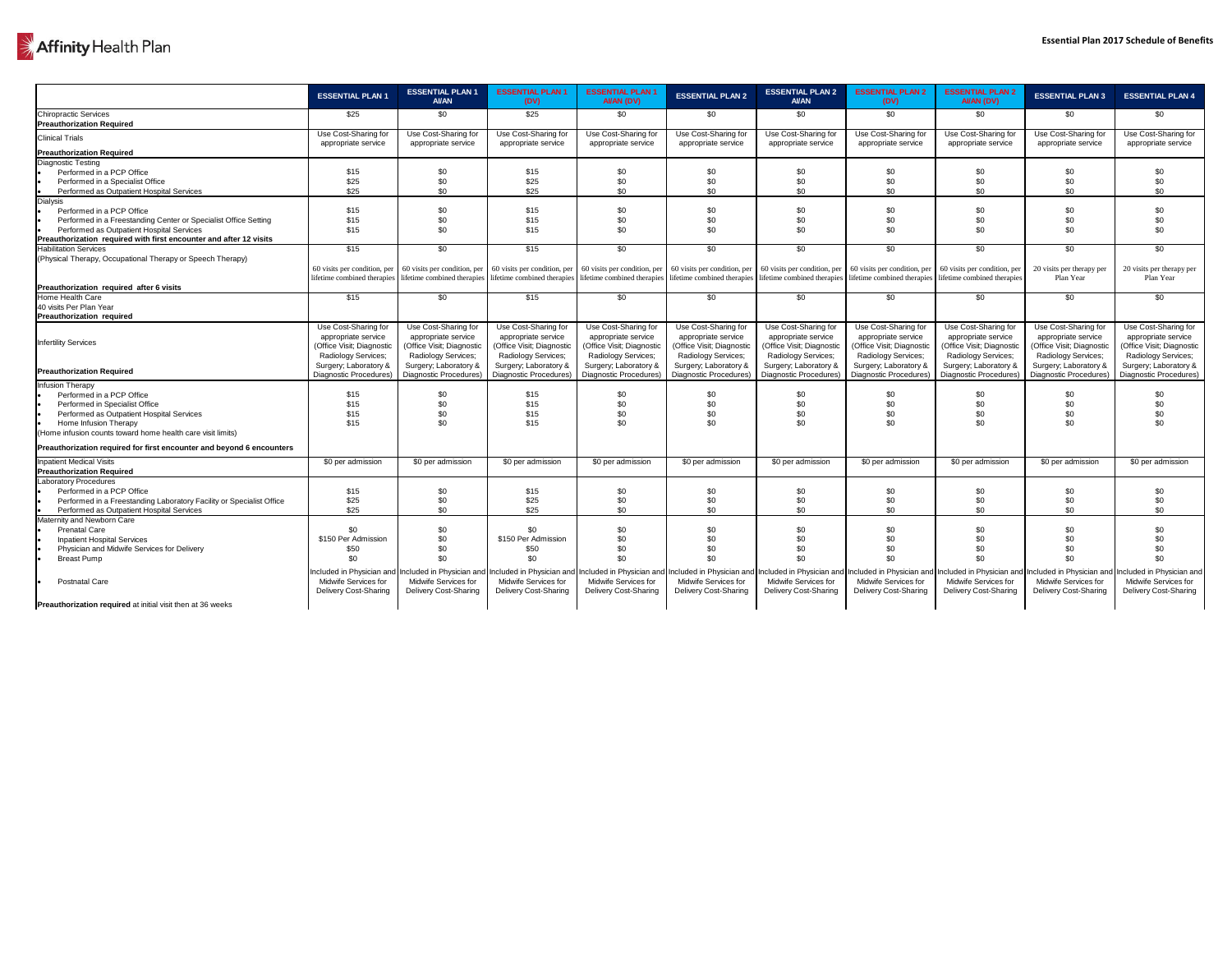

|                                                                                                                                                                                                                      | <b>ESSENTIAL PLAN 1</b>                                                                   | <b>ESSENTIAL PLAN 1</b><br><b>AI/AN</b>         | <b>ESSENTIAL PLAN 1</b><br>(DV)                                                                              | <b>ESSENTIAL PLAN 1</b><br>AI/AN (DV)                     | <b>ESSENTIAL PLAN 2</b>                                   | <b>ESSENTIAL PLAN 2</b><br><b>AI/AN</b>                | <b>ESSENTIAL PLAN 2</b><br>(DV)                                                                             | <b>ESSENTIAL PLAN 2</b><br>AI/AN (DV)           | <b>ESSENTIAL PLAN 3</b>                                | <b>ESSENTIAL PLAN 4</b>                         |
|----------------------------------------------------------------------------------------------------------------------------------------------------------------------------------------------------------------------|-------------------------------------------------------------------------------------------|-------------------------------------------------|--------------------------------------------------------------------------------------------------------------|-----------------------------------------------------------|-----------------------------------------------------------|--------------------------------------------------------|-------------------------------------------------------------------------------------------------------------|-------------------------------------------------|--------------------------------------------------------|-------------------------------------------------|
| Outpatient Hospital Surgery Facility Charge<br><b>Preauthorization Required for hospital (not for freestanding)</b>                                                                                                  | \$50                                                                                      | \$0                                             | \$50                                                                                                         | \$0                                                       | \$0                                                       | \$0                                                    | \$0                                                                                                         | \$0                                             | \$0                                                    | \$0                                             |
| <b>Preadmission Testing</b>                                                                                                                                                                                          | \$0                                                                                       | \$0                                             | \$0                                                                                                          | \$0                                                       | \$0                                                       | \$0                                                    | \$0                                                                                                         | \$0                                             | \$0                                                    | \$0                                             |
| <b>Diagnostic Radiology Services</b><br>Performed in a PCP Office<br>Performed in a Freestanding Radiology Facility or Specialist Office<br>Performed as Outpatient Hospital Services                                | \$15<br>\$25<br>\$25                                                                      | \$0<br>\$0<br>\$0                               | \$15<br>\$25<br>\$25                                                                                         | \$0<br>\$0<br>\$0                                         | \$0<br>\$0<br>\$0                                         | \$0<br>\$0<br>\$0                                      | \$0<br>\$C<br>\$0                                                                                           | \$0<br>\$0<br>\$0                               | \$0<br>\$0<br>\$0                                      | \$0<br>\$0<br>\$0                               |
| <b>Therapeutic Radiology Services</b><br>Performed in a Freestanding Radiology Facility or Specialist Office<br>Performed as Outpatient Hospital Services<br><b>Preauthorization Required</b>                        | \$15<br>\$15                                                                              | \$0<br>\$0                                      | \$15<br>\$15                                                                                                 | \$0<br>\$0                                                | \$0<br>\$0                                                | \$0<br>\$0                                             | \$0<br>\$0                                                                                                  | \$0<br>\$0                                      | \$0<br>\$0                                             | \$0<br>\$0                                      |
| Rehabilitation Services (Physical Therapy, Occupational Therapy or Speech<br>Therapy) *see also "Habilitation"                                                                                                       | \$15<br>60 visits per condition,                                                          | \$0<br>60 visits per condition,                 | \$15<br>60 visits per condition,<br>per Plan Year combined   per Plan Year combined   per Plan Year combined | \$0<br>60 visits per condition,<br>per Plan Year combined | \$0<br>60 visits per condition,<br>per Plan Year combined | \$0<br>60 visits per condition,                        | \$0<br>60 visits per condition,<br>per Plan Year combined   per Plan Year combined   per Plan Year combined | \$0<br>60 visits per condition,                 | \$0<br>20 visits per therapy per                       | \$0<br>20 visits per therapy per                |
| Preauthorization required after 6 visits                                                                                                                                                                             | therapies                                                                                 | therapies                                       | therapies                                                                                                    | therapies                                                 | therapies                                                 | therapies                                              | therapies                                                                                                   | therapies                                       | Plan Year                                              | Plan Year                                       |
| Second Opinions on the Diagnosis of Cancer,<br>Surgery and Other<br><b>Preauthorization Required</b>                                                                                                                 | \$25                                                                                      | \$0                                             | \$25                                                                                                         | \$0                                                       | \$0                                                       | \$0                                                    | \$0                                                                                                         | \$0                                             | \$0                                                    | \$0                                             |
| Surgical Services<br>(including Oral Surgery; Reconstructive Breast Surgery; Other Reconstructive<br>and Corrective Surgery; Transplants; and Interruption of Pregnancy)                                             |                                                                                           |                                                 |                                                                                                              |                                                           |                                                           |                                                        |                                                                                                             |                                                 |                                                        |                                                 |
| All transplants must be performed at designated Facilities<br><b>Inpatient Hospital Surgery</b><br><b>Outpatient Hospital Surgery</b><br>Surgery Performed at an Ambulatory Surgical Center<br><b>Office Surgery</b> | \$50<br>\$50<br>\$50<br>\$15 (when performed at<br>PCP office)<br>\$25 (when performed at | \$0<br>\$0<br>\$0<br>\$0                        | \$50<br>\$50<br>\$50<br>\$15 (when performed at<br>PCP office)<br>\$25 (when performed at                    | \$0<br>\$0<br>\$0<br>\$0                                  | \$0<br>\$0<br>\$0<br>\$0                                  | \$0<br>\$0<br>\$0<br>\$0                               | \$0<br>\$0<br>\$0<br>\$0                                                                                    | \$0<br>\$0<br>\$0<br>\$0                        | \$0<br>\$0<br>\$0<br>\$0                               | \$0<br>\$0<br>\$0<br>\$0                        |
| <b>Preauthorization Required</b>                                                                                                                                                                                     | specialist office                                                                         |                                                 | specialist office                                                                                            |                                                           |                                                           |                                                        |                                                                                                             |                                                 |                                                        |                                                 |
| <b>ADDITIONAL SERVICES, EQUIPMENT and DEVICES</b>                                                                                                                                                                    |                                                                                           |                                                 |                                                                                                              |                                                           |                                                           |                                                        |                                                                                                             |                                                 |                                                        |                                                 |
| <b>ABA Treatment for Autism Spectrum Disorder</b><br><b>Preauthorization Required</b>                                                                                                                                | \$15                                                                                      | \$0                                             | \$15                                                                                                         | \$0                                                       | \$0                                                       | \$0                                                    | \$0                                                                                                         | \$0                                             | \$0                                                    | \$0                                             |
| Assistive Communication Devices for Autism Spectrum Disorder<br><b>Preauthorization Required</b>                                                                                                                     | \$15                                                                                      | \$0                                             | \$15                                                                                                         | \$0                                                       | \$0                                                       | \$0                                                    | \$0                                                                                                         | \$0                                             | \$0                                                    | \$0                                             |
| Diabetic Equipment, Supplies and Self-Management Education<br>Diabetic Equipment, Supplies and Insulin<br>(30-day supply)                                                                                            | \$15                                                                                      | \$0                                             | \$15                                                                                                         | \$0                                                       | \$0                                                       | \$0                                                    | \$0                                                                                                         | \$0                                             | \$0                                                    | \$0                                             |
| <b>Diabetic Education</b><br>Preauthorization required for insulin pump                                                                                                                                              | \$15                                                                                      | \$0                                             | \$15                                                                                                         | \$0                                                       | \$0                                                       | \$0                                                    | \$0                                                                                                         | \$0                                             | \$0                                                    | \$0                                             |
| Durable Medical Equipment and Braces<br>Preauthorization required for DME items greater than cost of \$500 (NY<br>Medicare rate/current fee schedule)                                                                | 5% cost-sharing                                                                           | \$0                                             | 5% cost-sharing                                                                                              | \$0                                                       | \$0                                                       | \$0                                                    | \$0                                                                                                         | \$0                                             | \$0                                                    | \$0                                             |
| <b>External Hearing Aids</b><br>(Single purchase one every three (3) years)<br><b>Preauthorization required</b>                                                                                                      | 5% cost-sharing                                                                           | \$0                                             | 5% cost-sharing                                                                                              | \$0                                                       | \$0                                                       | \$0                                                    | \$0                                                                                                         | \$0                                             | \$0                                                    | \$0                                             |
| <b>Cochlear Implants</b><br>(One (1) per ear per time Covered)<br><b>Preauthorization required</b>                                                                                                                   | 5% cost-sharing                                                                           | \$0                                             | 5% cost-sharing                                                                                              | \$0                                                       | \$0                                                       | \$0                                                    | \$0                                                                                                         | \$0                                             | \$0                                                    | \$0                                             |
| <b>Hospice Care</b><br>Inpatient<br>Outpatient<br>210 days per Plan Year                                                                                                                                             | \$150<br>\$15                                                                             | \$0<br>\$0                                      | \$150<br>\$15                                                                                                | \$0<br>\$0                                                | \$0<br>\$0                                                | \$0<br>\$0                                             | \$0<br>\$0                                                                                                  | \$0<br>\$0                                      | \$0<br>\$0                                             | \$0<br>\$0                                      |
| <b>Preauthorization required</b><br><b>Medical Supplies</b>                                                                                                                                                          |                                                                                           |                                                 |                                                                                                              |                                                           | \$0                                                       |                                                        |                                                                                                             |                                                 |                                                        |                                                 |
| Preauthorization required for greater than cost of \$500                                                                                                                                                             | 5% coinsurance                                                                            | \$0                                             | 5% coinsurance                                                                                               | \$0                                                       |                                                           | \$0                                                    | \$0                                                                                                         | \$0                                             | \$0                                                    | \$0                                             |
| <b>Prosthetic Devices</b><br>External<br>One (1) prosthetic device, per limb, per lifetime, and the cost of repair and                                                                                               | 5% coinsurance                                                                            | \$0                                             | 5% coinsurance                                                                                               | \$0                                                       | \$0                                                       | \$0                                                    | \$0                                                                                                         | \$0                                             | \$0                                                    | \$0                                             |
| replacement of the prosthetic devices and its parts<br>Internal                                                                                                                                                      | Included as part of<br><b>Inpatient Hospital Cost-</b>                                    | Included as part of<br>Inpatient Hospital Cost- | Included as part of<br><b>Inpatient Hospital Cost-</b>                                                       | Included as part of<br>Inpatient Hospital Cost-           | Included as part of<br>Inpatient Hospital Cost-           | Included as part of<br><b>Inpatient Hospital Cost-</b> | Included as part of<br>Inpatient Hospital Cost-                                                             | Included as part of<br>Inpatient Hospital Cost- | Included as part of<br><b>Inpatient Hospital Cost-</b> | Included as part of<br>Inpatient Hospital Cost- |
| Preauthorization required for greater than cost of \$500                                                                                                                                                             | sharing                                                                                   | sharing                                         | sharing                                                                                                      | sharing                                                   | sharing                                                   | sharing                                                | sharing                                                                                                     | sharing                                         | sharing                                                | sharing                                         |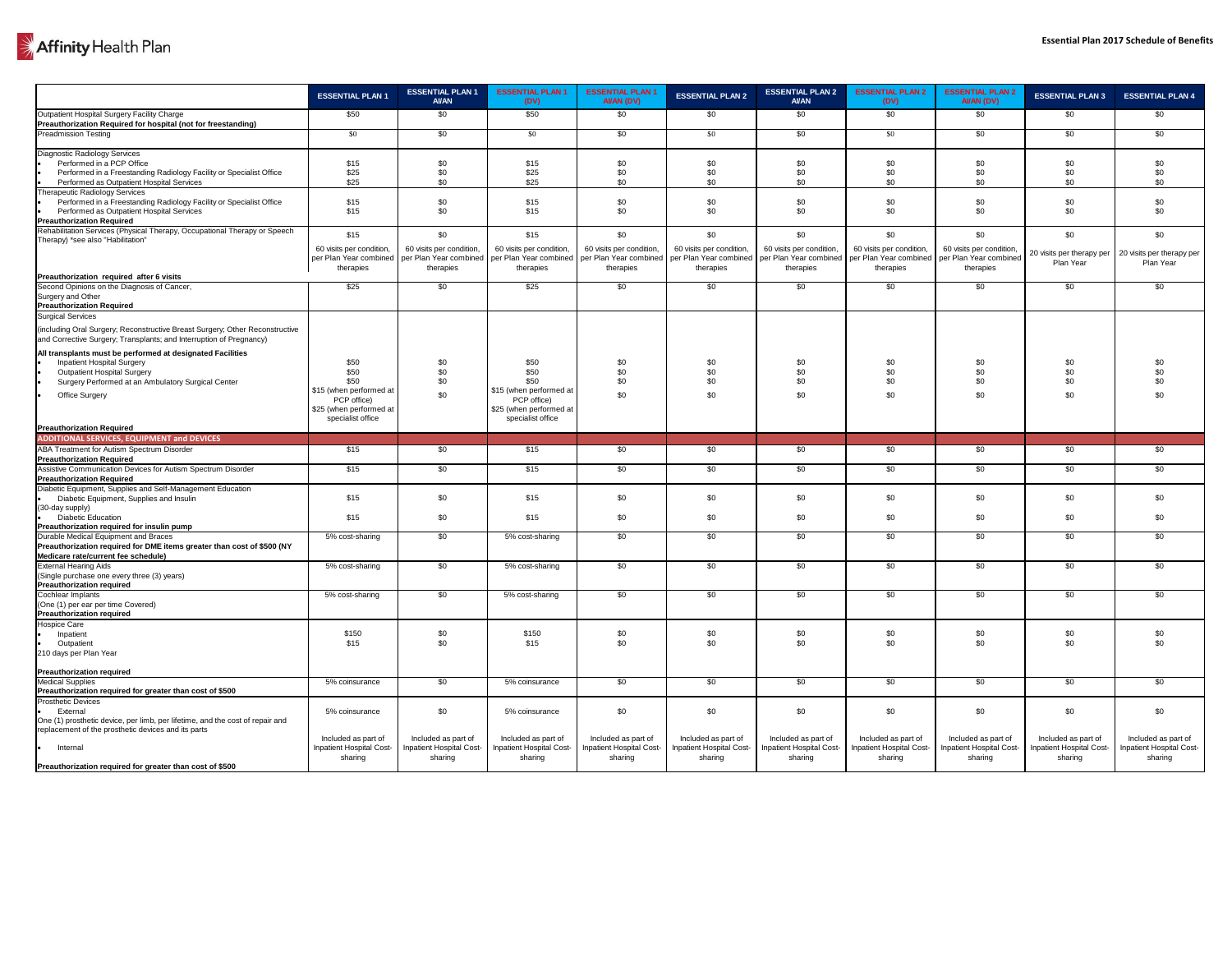|                                                                                                                                                                                                                                                                     | <b>ESSENTIAL PLAN 1</b> | <b>ESSENTIAL PLAN 1</b><br><b>AI/AN</b> | <b>ESSENTIAL PLAN 1</b><br>(DV) | <b>ESSENTIAL PLAN 1</b><br>AI/AN (DV) | <b>ESSENTIAL PLAN 2</b> | <b>ESSENTIAL PLAN 2</b><br><b>AI/AN</b> | <b>ESSENTIAL PLAN 2</b><br>(DV) | <b>ESSENTIAL PLAN 2</b><br>AI/AN (DV) | <b>ESSENTIAL PLAN 3</b> | <b>ESSENTIAL PLAN 4</b> |
|---------------------------------------------------------------------------------------------------------------------------------------------------------------------------------------------------------------------------------------------------------------------|-------------------------|-----------------------------------------|---------------------------------|---------------------------------------|-------------------------|-----------------------------------------|---------------------------------|---------------------------------------|-------------------------|-------------------------|
| <b>INPATIENT SERVICES and FACILITIES</b>                                                                                                                                                                                                                            |                         |                                         |                                 |                                       |                         |                                         |                                 |                                       |                         |                         |
| Inpatient Hospital for a Continuous Confinement (including an Inpatient Stay for<br>Mastectomy Care, Cardiac and Pulmonary Rehabilitation, and End of Life<br>Care)                                                                                                 | \$150                   | \$0                                     | \$150                           | \$0                                   | \$0                     | \$0                                     | \$0                             | \$0                                   | \$0                     | \$0                     |
| Preauthorization required. However, Preauthorization is not required for<br>emergency admissions.                                                                                                                                                                   |                         |                                         |                                 |                                       |                         |                                         |                                 |                                       |                         |                         |
| <b>Observation Stay</b><br>Preathorization Required. Copay waived if direct transfer from outpatient<br>surgery setting to observation                                                                                                                              | \$75                    | \$0                                     | \$75                            | \$0                                   | \$0                     | \$0                                     | \$0                             | \$0                                   | \$0                     | \$0                     |
| Skilled Nursing Facility (including Cardiac and Pulmonary Rehabilitation)<br>200 days per Plan Year<br>Copay waived for each admission if directly transferred from hospital inpatient<br>setting to skilled nursing facility<br><b>Preauthorization required</b>   | \$150                   | \$0                                     | \$150                           | \$0                                   | \$0                     | \$0                                     | \$0                             | \$0                                   | \$0                     | \$0                     |
| <b>Inpatient Habilitation Services</b><br>(Physical, Speech and Occupational Therapy)<br>60 days per Plan Year combined therapies<br><b>Preauthorization required</b>                                                                                               | \$150                   | \$0                                     | \$150                           | \$0                                   | \$0                     | \$0                                     | \$0                             | \$0                                   | \$0                     | \$0                     |
| <b>Inpatient Rehabilitation Services</b><br>(Physical, Speech and Occupational Therapy)<br>60 days per Plan Year combined therapies<br><b>Preauthorization required</b>                                                                                             | \$150                   | \$0                                     | \$150                           | \$0                                   | \$0                     | \$0                                     | \$0                             | \$0                                   | \$0                     | \$0                     |
| MENTAL HEALTH and SUBSTANCE USE DISORDER SERVICES                                                                                                                                                                                                                   |                         |                                         |                                 |                                       |                         |                                         |                                 |                                       |                         |                         |
| Inpatient Mental Health Care (for a continuous confinement when in a Hospital)                                                                                                                                                                                      | \$150                   | \$0                                     | \$150                           | \$0                                   | \$0                     | \$0                                     | \$0                             | \$0                                   | \$0                     | \$0                     |
| Preauthorization required. However, Preauthorization is not required for                                                                                                                                                                                            |                         |                                         |                                 |                                       |                         |                                         |                                 |                                       |                         |                         |
| emergency admissions.<br>Outpatient Mental Health Care                                                                                                                                                                                                              | \$15                    | \$0                                     | \$15                            | \$0                                   | \$0                     | \$0                                     | \$0                             | \$0                                   | \$0                     | \$0                     |
| (including Partial Hospitalization and Intensive Outpatient Program Services)<br><b>Preauthorization required</b>                                                                                                                                                   |                         |                                         |                                 |                                       |                         |                                         |                                 |                                       |                         |                         |
| <b>Inpatient Substance Use Services</b><br>(for a continuous confinement when in a Hospital)                                                                                                                                                                        | \$150                   | \$0                                     | \$150                           | \$0                                   | \$0                     | \$0                                     | \$0                             | \$0                                   | \$0                     | \$0                     |
| Preauthorization required. However, Preauthorization is not required for<br>emergency admissions or for Participating OASAS-certified Facilities.                                                                                                                   |                         |                                         |                                 |                                       |                         |                                         |                                 |                                       |                         |                         |
| <b>Outpatient Substance Use Services</b><br>Up to 20 visits per Plan Year may be used for family counseling                                                                                                                                                         | \$15                    | \$0                                     | \$15                            | \$0                                   | \$0                     | \$0                                     | \$0                             | \$0                                   | \$0                     | \$0                     |
| <b>PRESCRIPTION DRUGS</b>                                                                                                                                                                                                                                           |                         |                                         |                                 |                                       |                         |                                         |                                 |                                       |                         |                         |
| *Certain Prescription Drugs are not subject to Cost-Sharing when provided in<br>accordance with the comprehensive guidelines supported by HRSA or if the<br>item or service has an "A" or "B" rating from the USPSTF [and obtained at a<br>participating pharmacyl. |                         |                                         |                                 |                                       |                         |                                         |                                 |                                       |                         |                         |
| <b>Retail Pharmacy</b>                                                                                                                                                                                                                                              |                         |                                         |                                 |                                       |                         |                                         |                                 |                                       |                         |                         |
| 30-day supply<br>Tier 1                                                                                                                                                                                                                                             | \$6                     | \$0                                     | \$6                             | \$0                                   | \$1                     | \$0                                     | \$1                             | \$0                                   | \$1                     | \$0                     |
| Tier <sub>2</sub>                                                                                                                                                                                                                                                   | \$15                    | \$0                                     | \$15                            | \$0                                   | \$3                     | \$0                                     | \$3                             | \$0                                   | \$3                     | \$0                     |
| Tier <sub>3</sub>                                                                                                                                                                                                                                                   | \$30                    | \$0                                     | \$30                            | \$0                                   | \$3                     | \$0                                     | \$3                             | \$0                                   | \$3                     | \$0                     |
| Mail Order Pharmacy<br>Up to a 90-day supply for Maintenance Drugs (2.5x copay)                                                                                                                                                                                     |                         |                                         |                                 |                                       |                         |                                         |                                 |                                       |                         |                         |
| Tier 1                                                                                                                                                                                                                                                              | \$15                    | \$0                                     | \$15                            | \$0                                   | \$2.50                  | \$0                                     | \$2.50                          | \$0                                   | \$2.50                  | \$0                     |
| Tier <sub>2</sub>                                                                                                                                                                                                                                                   | \$37.50                 | \$0                                     | \$37.50                         | \$0                                   | \$7.50                  | \$0                                     | \$7.50                          | \$0                                   | \$7.50                  | \$0                     |
| $\sqrt{\phantom{a}}$ Tier 3                                                                                                                                                                                                                                         | \$75                    | -\$0                                    | \$75                            | \$0                                   | \$7.50                  | \$0                                     | \$7.50                          | \$0                                   | \$7.50                  | \$0                     |
| <b>NON-PRESCRIPTION DRUGS</b><br>(only include for Essential Plans $3 & 4$ )                                                                                                                                                                                        | N/A                     | N/A                                     | N/A                             | N/A                                   | N/A                     | N/A                                     | N/A                             | N/A                                   | \$0.50                  | \$0                     |